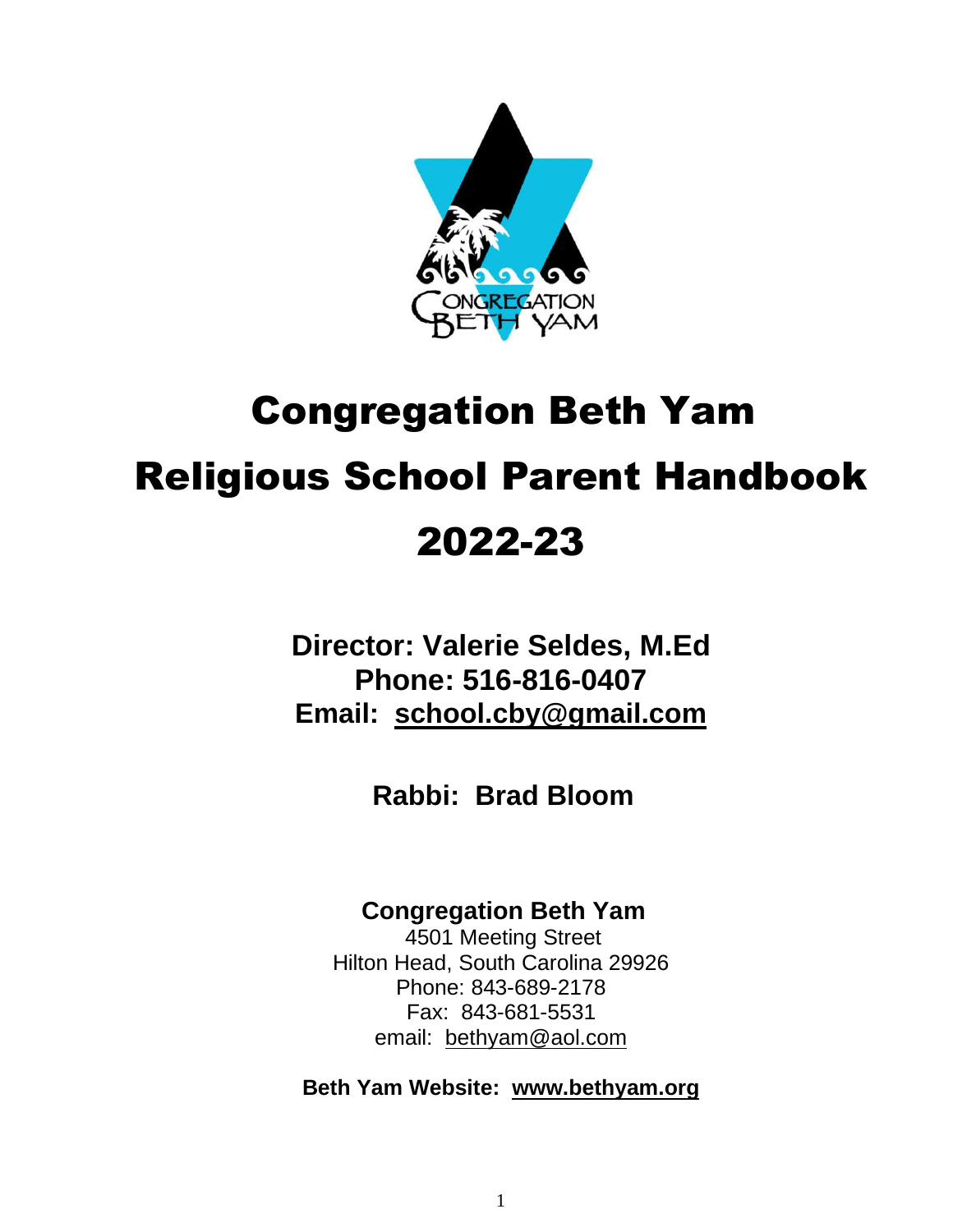

*Rabbi:* Brad L. Bloom

*President:* Joel Greene

*Officers:*

Ed Fine Janice Fradkin David Katz Jeremy Press Felicia Roth

*Directors:*

Marida Bruggeman Joanne Doyle Michael Kalafer Randy Kurjan Patricia Levitt Doug Luba Walter Margeson Howard Rothchild Kim Shapiro

Robin Krumholz, Sisterhood President, ex officio TBD Men's Club President, ex officio

*Immediate Past President:* Candy Solomon

*Past Presidents:* Judy Bluestone Stanton Bluestone Irwin (Ted) David Scottie Davis Paula Flink\* Linda Harrison Jane Joseph Donald Kahaner Seymour Lash\* Bernice Lewin\* Irwin Lindenbaum\* Pennie Meiselman Hank Noble Bert Reinhold\* Jack Resnick Twyla Sable Howard Sherman\* Robert Stone Michael Weingarten

*Honorary Director:* Dan Caplan\*

\*Deceased

**June 2022**

**Dear Parents,**

**I look forward to welcoming your family to another exciting year at Congregation Beth Yam Religious School.**

**Although your children learn a great deal about Judaism in Religious School, the home must be an integral part of their Jewish learning experience. It is in the home where the rituals they learn about are carried out and where they see what is important from a Jewish point of view. You have the ability to help us instill in your children a love of Judaism, Israel, and the Jewish people, by your own example. In this way, we will be assured that when our children grow up, they will be committed and involved Jews.**

**May this year be a successful one for your children and for the Congregation Beth Yam community.**

**Sincerely,**

**Rabbi Brad L. Bloom**

**Each child brings their own blessing into the world. ~ Talmud**

4501 Meeting Street • Hilton Head, SC 29926 Phone: (843) 689-2178 • Fax: (843) 681-5531 Email: [bethyam@aol.com](mailto:bethyam@aol.com) www.bethyam.org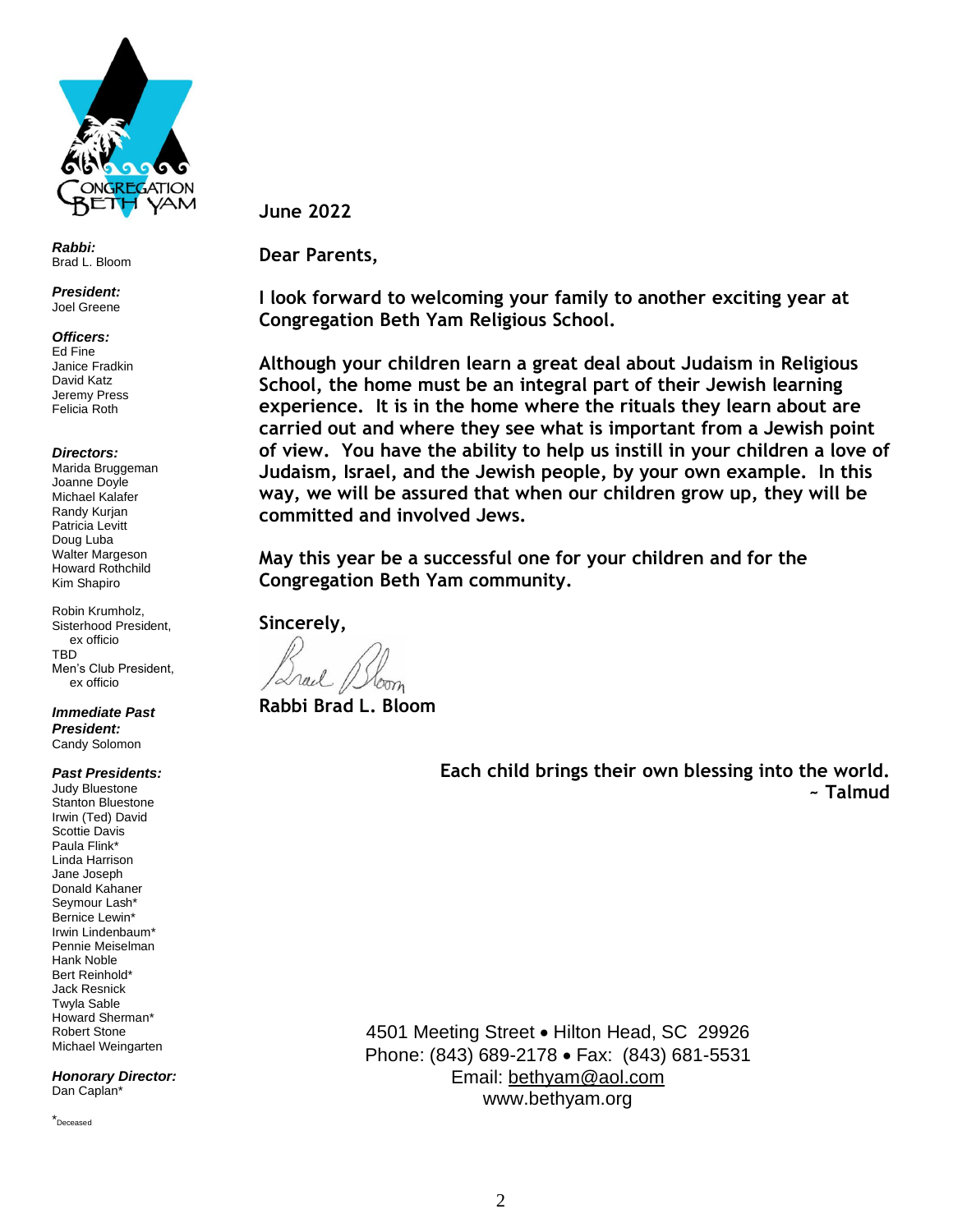

June 2022

Dear Religious School Families,

#### Shalom!

We want to welcome you aboard as an integral part of our Religious School Community. Your awareness and comfort for what we teach is important to our whole faculty team! We are proud that you have chosen to make Judaic Studies a priority for your children, and we believe it is an honor and a privilege for you to entrust your children into our hands.

Within this Handbook you will find most of the answers you seek about our school. It has explanations, rules, and procedures and will address many of your questions and concerns. I urge you to read through it all, and review it with your children as needed. Please remember that this handbook is designed to be used only as a guide. Special circumstances are always handled on an individual basis. **If you have any additional questions or concerns, please do not hesitate to speak with me, or your child's teacher.**

We look forward to a great year at CBY filled with exciting programs both new and old. We have wonderful parent volunteers that join us to ensure that your children develop their Judaic skills in a safe and fun environment. **If you are interested in getting involved as a Parent Volunteer, please contact our religious school chair, Felicia Roth.** It's never too late to get involved! We depend on your help to make these events enjoyable for our students. Family participation sends a message to them that will resonate for years to come. I thank you in advance for your continued support in our educational activities.

We also want to thank all that have provided ideas and assistance into the planning of our evolving curriculum, as well as our programs and activities.

Sincerely,

Valerie Seldes, M.Ed Director of Jewish Youth Education

> 4501 Meeting Street • Hilton Head, SC 29926 (843) 689-2178 [school.cby@gmail.com](mailto:school.cby@gmail.com) www.bethyam.org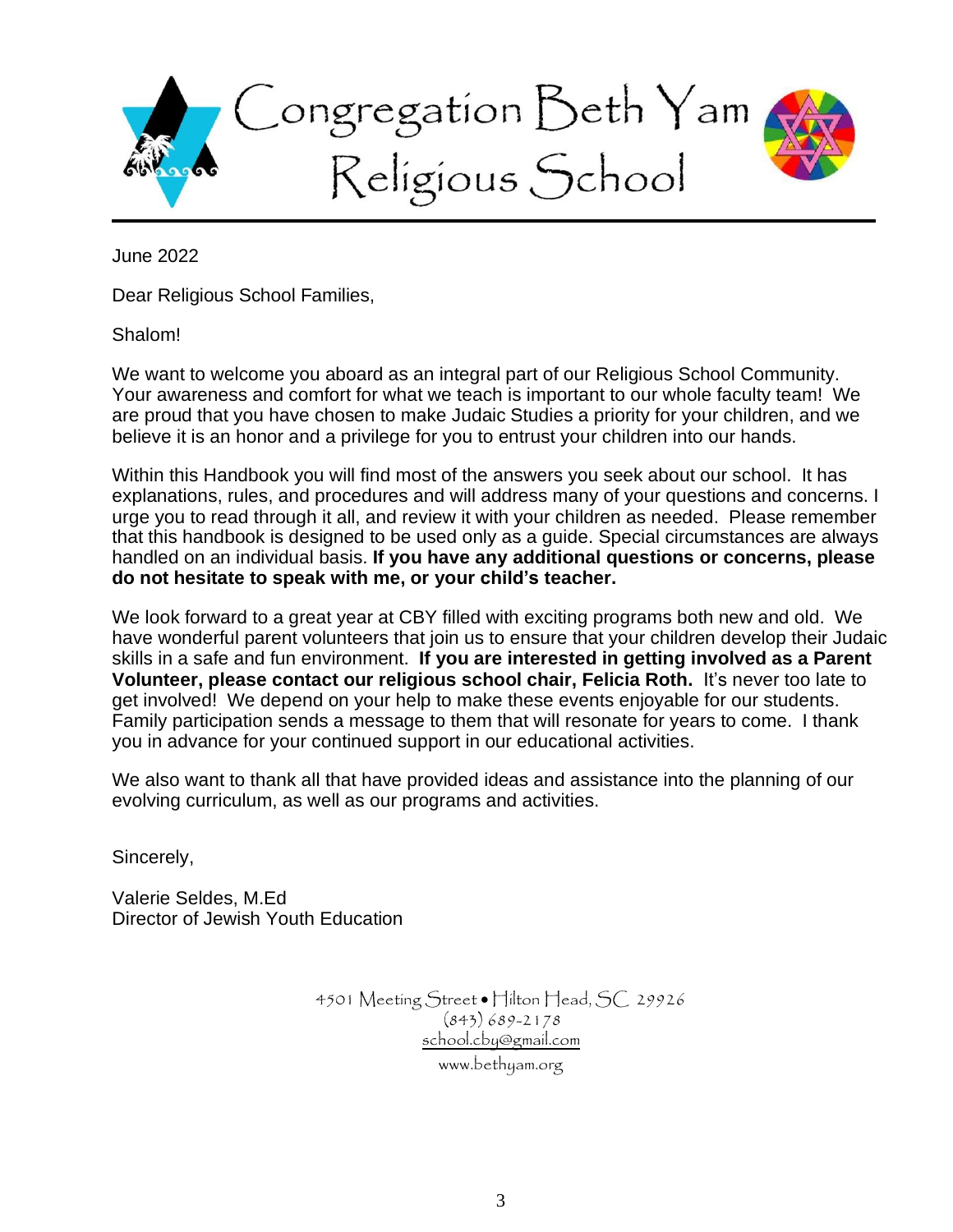# **General Schedule of Classes**

#### **\*Religious School Classes Sunday 9am – 12pm**

#### **\*Boker Tov Service (a required part of our school day, but all are welcome to attend) Sunday 11:15am**

**Kita Gan** (Pre-School) meet approximately 2 Sundays/month **Note:** *Preschool children must be 3 years 0ld by Sept 1, 2022 – no exceptions*

**Aleph** (Grades K & 1) meet most Sundays

**Bet** (Grades 2 & 3) meet most Sundays

**Gimel** (Grades 4 & 5) meet most Sundays, and Hebrew School Classes

**Dalet** (Grades 6 – Pre Bnai Mitzvah year) meet most Sundays

**Note:** *Pre-Bnai Mitzvah students will also have an assigned tutor for Torah and Haftorah study. Tutoring sessions are arranged independently with tutor at mutually convenient times.*

**MADRICHIM PROJECT** (following 2 years in Dalet- mostly 8<sup>th</sup> graders)- this is a unique and customized program that meets the individual needs of our late middle school students

**LISHMAH** (Post Bnai Mitzvah through Grade 12) meet 1 or 2 Sundays a month

**Youth Group** (age 10 +) meets based on their own scheduled activities

**\*\*For specific schedule dates, please check the Religious School calendar and check with our Director of Education. Dates, times, and scheduled events may shift due to unforeseen circumstances. Please always check for the most up to date information. \*\***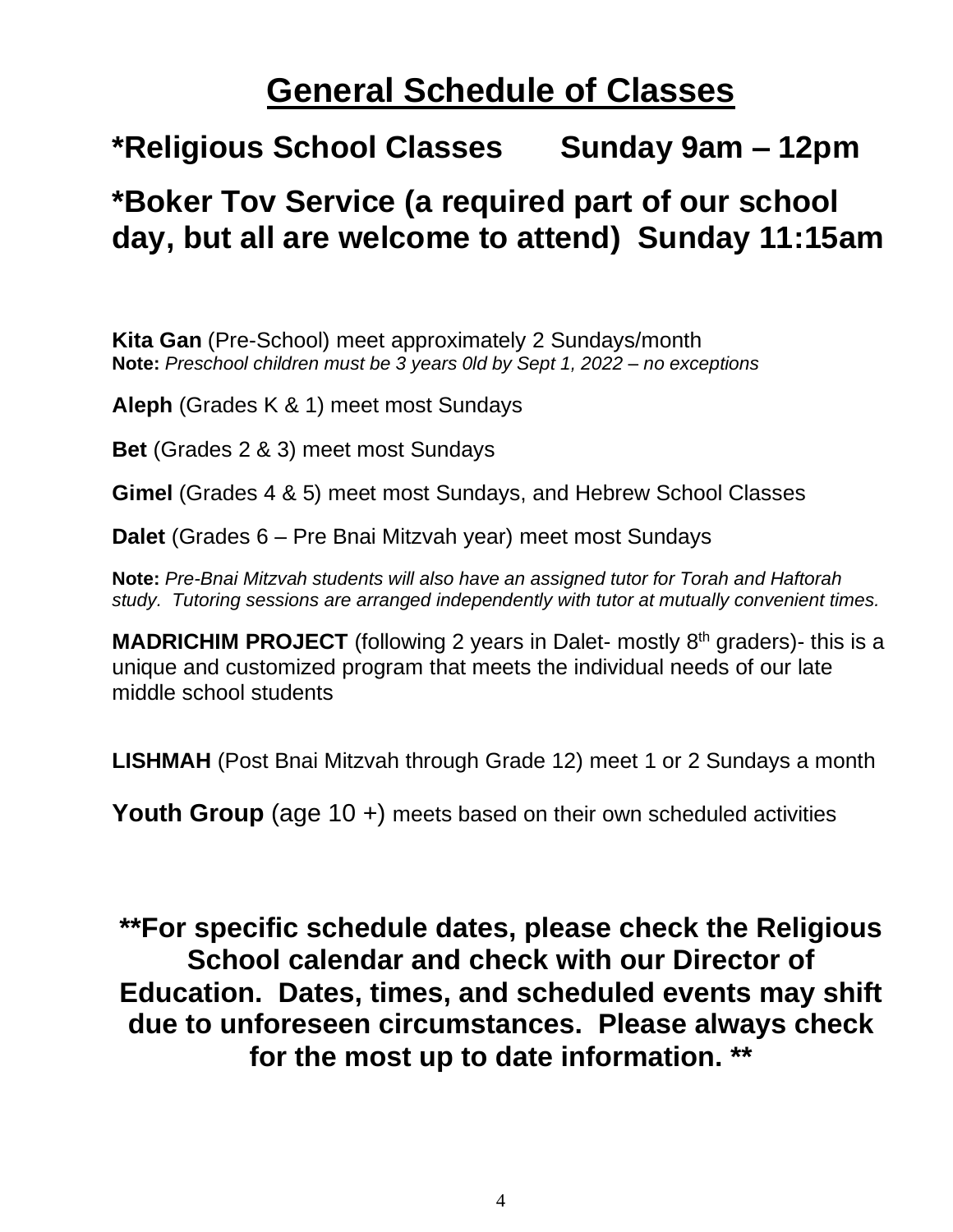

#### CBY Religious School Tuition Rates 2022-23

| <b>Class</b>             | <b>Tuition</b> |
|--------------------------|----------------|
| Kita Gan                 | \$300          |
| Aleph                    | \$510          |
| <b>Bet</b>               | \$510          |
| Gimel                    | \$510          |
| <b>Dalet</b>             | \$510          |
| <b>Madrichim Project</b> | \$300          |
| Lishmah                  | \$300          |
| + Hebrew Class           | \$340          |
| + Youth Group Dues       | \$50           |

Note that discounts will apply when enrolling  $2^{nd}$ ,  $3^{rd}$  or more children in the same family. This will be calculated at the time of Registration.

You can register for enrollment online, at <http://www.bethyam.org/youth-education> or with a paper application available in the CBY Office.

**Tuition is payable online at the time of Registration, or by mailing a check to CBY.**

#### **All families are expected to pay tuition before the first day of classes.**

Also note that our congregation is committed to offer Religious School education to all Jewish children whose parents are members of the congregation. It is CBY policy that no child will be turned away for financial hardship! Please speak directly with the CBY Treasurer for any financial considerations or alternate payment plans.

#### *The Director of Jewish Youth Education is not able to make, nor aware of any tuition adjustments.*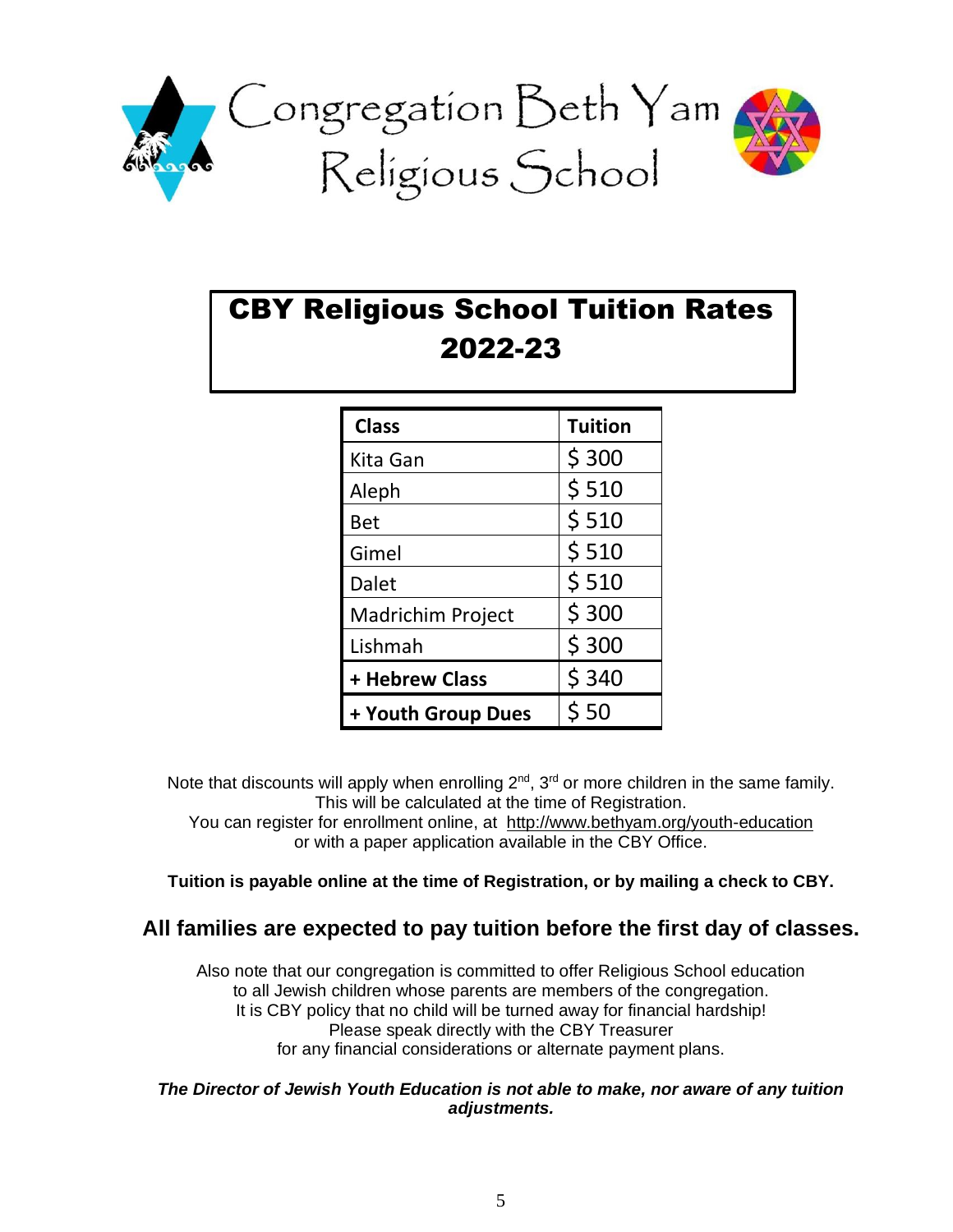#### Congregation Beth Yam Religious School Philosophy

Congregation Beth Yam Religious School is a*Beit Mikdash,* a sanctuary, aswell as a *Beit Midrash,* a house of study. Our children must know that they are in a safe environment to study,worship, learn, and play. As a Jewish school, our environment adheres to the behavioral values of our tradition, known as *Derech Eretz.*

We believe that the purpose of religious school education is to develop students' knowledge, skills and character. We want our students to develop understanding of and appreciation for their Jewish heritage. We want our students to have the ability to participate actively in temple and home Jewish rituals. We want out students to be ethical, socially responsible members of the Jewish community.

We believe in a comprehensive, sequential curriculum taught by devoted, caring, and committed teachers. At the same time, we believe that a creative atmosphere infused with ruach (spirit) will stimulate students' interest and promote personal connections with learning.

We believe in a teaching-learning process that varies and differentiates instruction to meet the needs of learners with diverse learning styles, multiple intelligence, and varying family backgrounds. Providing enrichment beyond the classroom to reinforce the curriculum is a promise we make to all of our students.

We believe that students' attendance at Shabbat services with their families builds a lasting experience for all involved and reinforces what the students are learning in the classroom.

We believe that successful accomplishments of our goals and objectives require a partnership between students, teachers, and parents. Only through collaboration can we bring all children to develop a deep personal Jewish identity, to experience pride and joy in their Jewishness, and to commit themselves to lifelong learning and growth.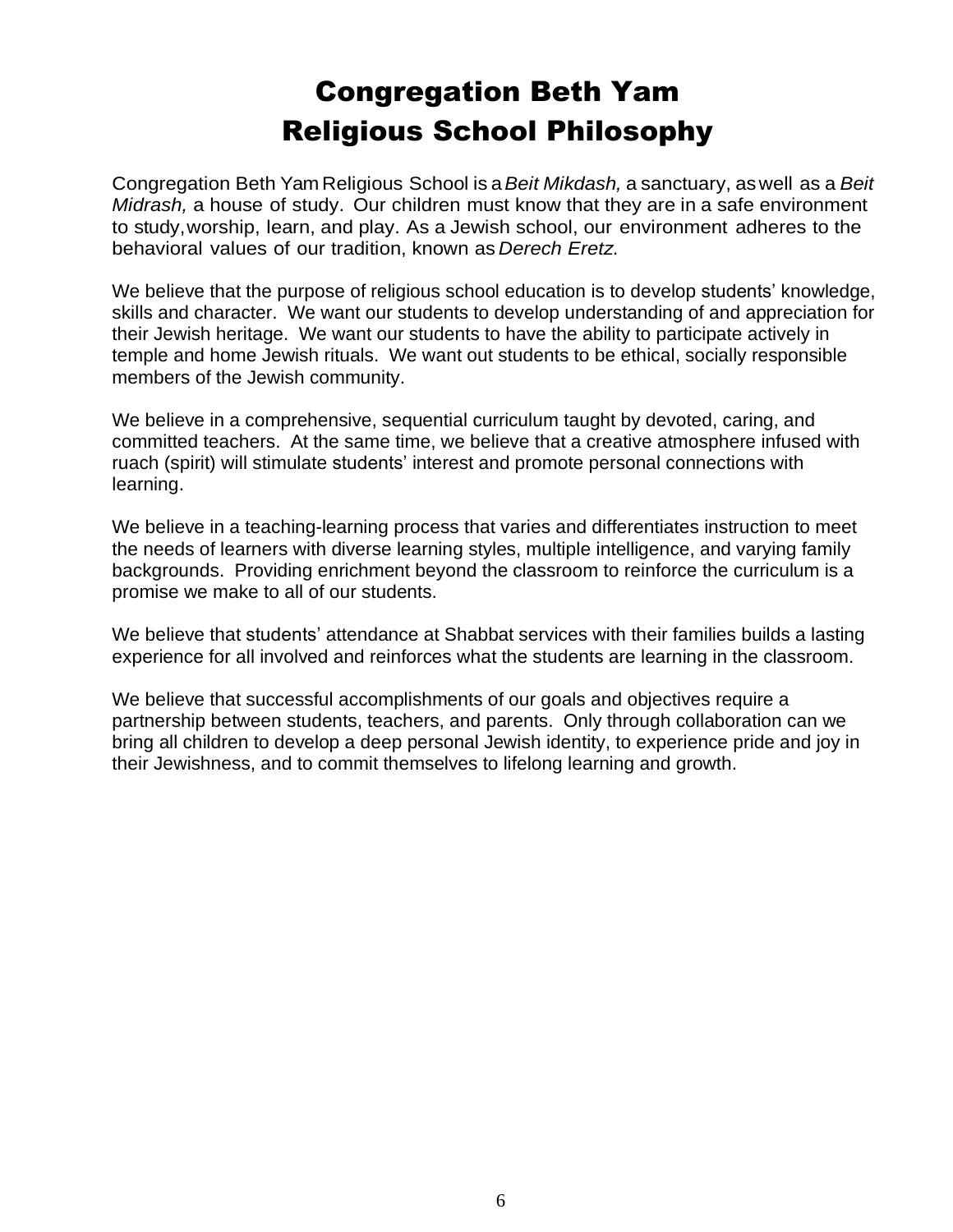#### General Curriculum Goals A Description of the Jewish Content and Programs

*A child's Jewish education involves more than a student "feeling Jewish." Learning to be a Jew means becoming familiar with a body of knowledge and the practices of observance and tradition. To accomplish this goal, the CBY Religious School, its teachers, Director and Rabbi have provided this information below for you to have a clear understanding of what is presented to your children in their classrooms and through a hands-on approach to Judaism.*

**1. Bible -** Students cannot begin to understand Judaism without a study of its sources. In the lower grades, stories are taught and the students learn moral and ethical tales of the rabbis who crystallized the Jewish tradition. In the upper grades, they study the Torah in more detail.

**2. Hebrew** - The Hebrew language is one of the strongest links that joins the Jewish people to its past and to the present work Jewish community. There are a variety of approaches to teaching Hebrew in a Religious School. Our goal is to give each student enough Hebrew so that he or she will be able to use it with comfort and familiarity in temple life and home rituals. Stress is placed upon reading fluency and developing a vocabulary which is relevant to the temple and its service. Emphasis is on the vocabulary of religious life. The stress is not on conversational Hebrew. Students will learn to read and sing the prayers used in Shabbat services. The meanings of the prayers are also taught throughout the entire religious school curriculum. Attention is given to holiday prayers and home rituals. Students will participate in our Boker Tov Sunday morning service which is designed for them.

**3. Holidays** - All students will learn about Jewish holidays and observances through the use of curriculum materials which are integrated in their study of mitzvot and prayer. Some life cycle events will also be included in this learning experience.

**4.** *Gemilut Chasadim* (Acts of Loving Kindness) - This part of our curriculum is one of our primary focus areas. Character education is taught in all grades. The goal is to educate and guide students into action through *Tikkun Olam (*repairing the world*).* 

*5.* **Other Aspects of the Curriculum -** Each class will have many opportunities to express themselves through art, music, crafts and special events. Our school library and parent resource library are filled with exciting and meaningful books, puzzles, games and more for everyone's use. Please encourage your child to take an item home to share with the family. The sign out sheet is on the library shelf in the hallway and must be completed by a parent.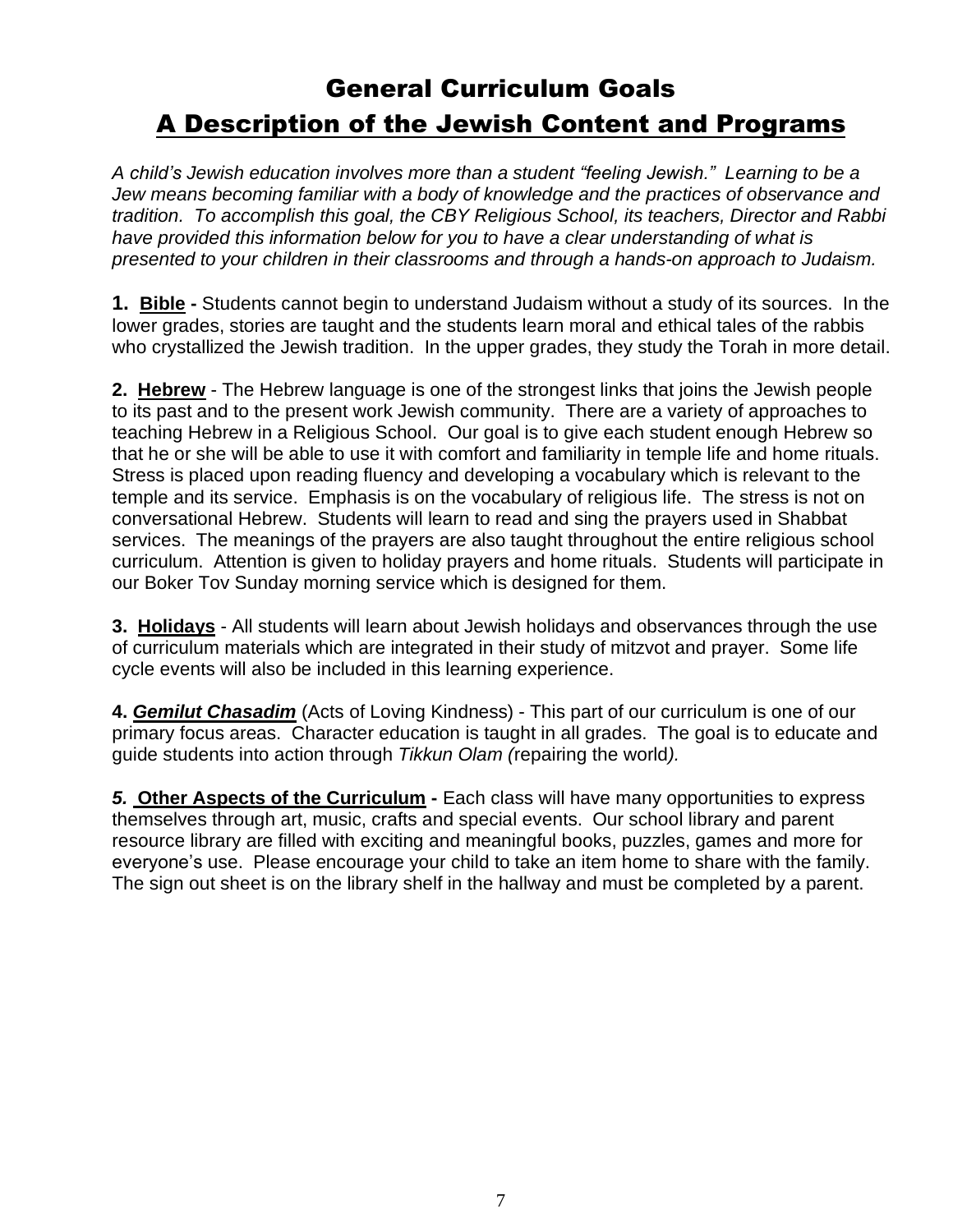### Overview of Curriculum by Grade

Our curriculum is based on the goals of Congregation Beth Yam. As a Reform Religious School we are firmly rooted in Jewish tradition. We are committed to guiding students on a lifelong journey to explore their Jewish identities and find meaningful ways to bring Judaism into contemporary life. We have a spiraling curriculum allowing multiple topics to "spiral" through the grades, growing in complexity as the students mature.

#### Grades K-3

Students in Kita Gan *(pre-school),* Alef *(K-1),* and Be*t (2-3)* begin to develop skills and awareness of the holiday cycle, synagogue ritual, Jewish values and ethics, Torah study, and begin a program of basic Hebrew reading skills.

#### Grades 4-5

Students in the Gimel class develop functional Hebrew reading skills, become conversant with the order of the worship service and the meaning of prayers, study lifecycle events, explore our Jewish history, celebrate holidays, learn about the land of Israel and its culture, read selections of the Bible, and grapple with ethical dilemmas in a Jewish context. Students explore this in an integrated Hebrew and Judaica Studies Curriculum, taught both in Sunday and in additional Hebrew School classes of Religious School.

#### Grades 6-8

Middle School students focus on their identity and confidence and what it means to be a Jew in the world in which we live. This class is age-appropriately designed specifically to encourage, maintain, and apply the skills previously acquired. Together as a learning community of adolescents, they will explore the challenges that Jews have faced throughout history and today, and the coping skills applied by our heroes, as well as among each other. This class includes more in-depth stories, translated liturgy, introspection and discussion. Knowledge of Hebrew, though an advantage, is not necessary for participation in this class.

Hebrew skills will continue to be developed for middle school students in our afternoon Hebrew classes. Continued attendance in Hebrew class is expected for middle school students until they become a B'nai Mitzvah.

Students in Dalet Class *(pre-B'nai Mitzvah)* will be given their individual Haftorah and Torah portions and will hone their skills in reading blessings and prayers. The focus will be to develop greater understanding of the responsibility and the meaning of becoming a B'nai Mitzvah. This class is designed to prepare students for studying with their assigned tutors.

#### Grades 9-12

Students in High School, as young adults, will start building a deeper connection with the Rabbi, and with Judaism as they continue to develop their Jewish identity. We will engage our students by using different topics and a variety of methods such as discussions, and debates about Jewish identity, Jewish thought and Jewish values.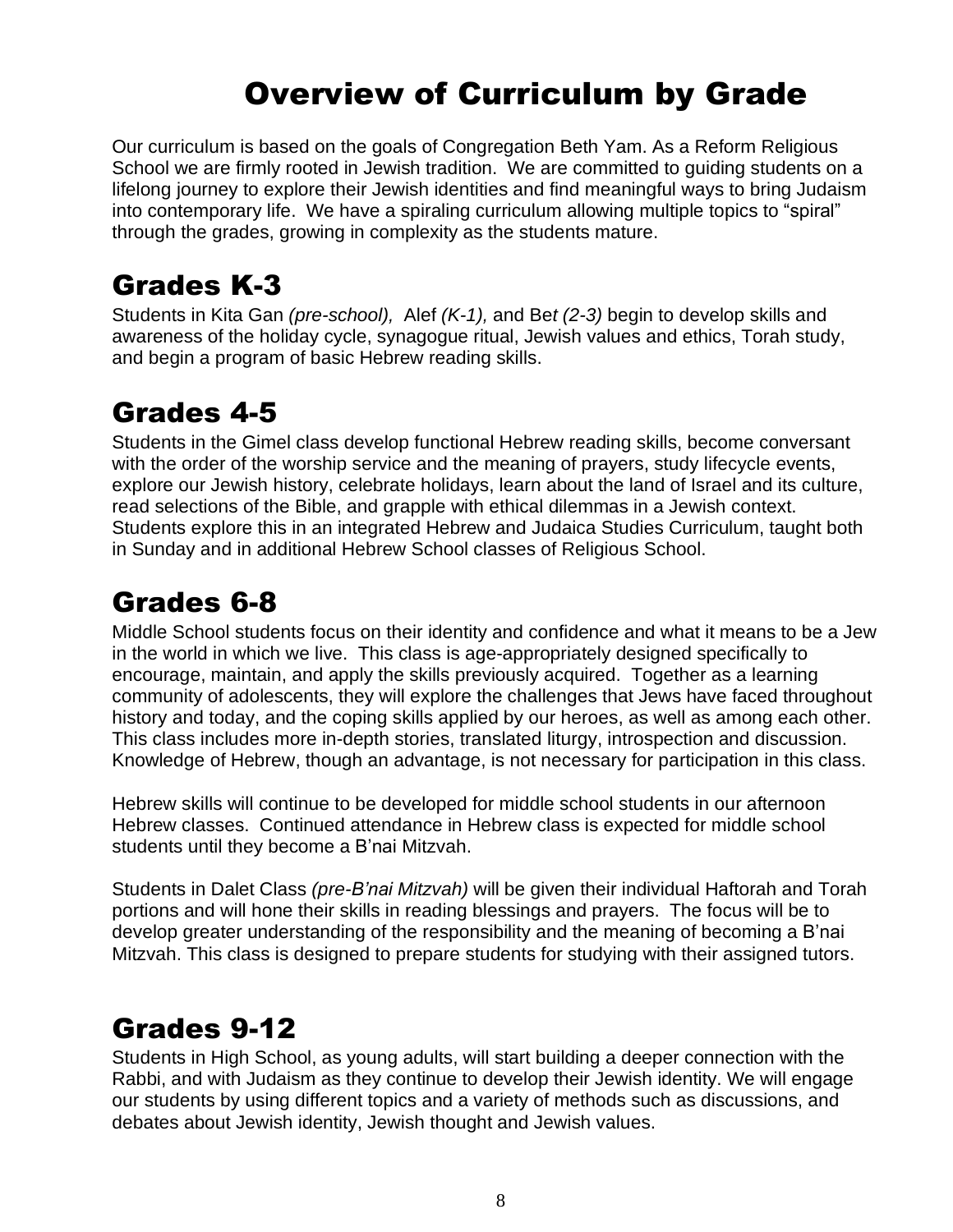### Overview of Programming

### T'filah (prayer)

Prayer reading and comprehension using decoding skills is a major focus in the classroom, but is also applied in practice. Learning aids and games are used in class for the acquisition and practice of these skills, and then applied in the sanctuary, school-wide during our Boker Tov Service, before the conclusion of the Sunday School day. Our Boker Tov services are held in the Sanctuary, such that children become familiar with the melodies and the flow of the service, and experience the synagogue as a house of prayer.

#### **Music**

It is hard to imagine our rich and cultural heritage without music. This form of expression is as ancient as mankind. Our goal is to enrich the formal learning process by including music, both liturgical and instructional, as part of the learning experience. The songs and melodies compliment all aspects of our curriculum. Additionally, a volunteer children's choir will perform special holiday related music programs at community Shabbat Services.

#### Arts and Crafts

Art helps students to better grasp the concepts and ideas they learn and it inspires a heightened awareness of Jewish artistic expression. Through various media and techniques, students create their own works of Jewish art in connection with their grade's studies.

### **Technology**

We are experiencing a revolutionary era in all aspects of Jewish education. Congregation Beth Yam has transitioned into the 21<sup>st</sup> century by providing a computer in each classroom and implementing new and modern learning tools and methods. This approach is reinforced in an old statement made by King Solomon who said: "Educate a child in the way he should go" (Proverbs, 22:6). At CBY Religious School, we believe that Jewish education needs to be updated continuously with the essential goal of bridging the gap between our old traditions and modern youth culture. Using computer and multi-media as an integral part of the Religious School curriculum helps us create a generation of students who are engaged in learning about their Jewish heritage and traditions.

Today, many computer software programs exist that assist students with improving their Hebrew reading skills, learning about Israeli culture, history and society, and exploring Jewish heritage and traditions. The internet is host to hundreds of websites which may serve as supplementary resources (informative and interactive) to any component of our Religious School curriculum. The combination of sound, imagery and three-dimensional technologies keeps children's attention and connects them with the content. Every student (grades K-12) will have the opportunity to use the computers under the strict supervision of a teacher. Our computers have updated virus protection, parental controls, and passwords.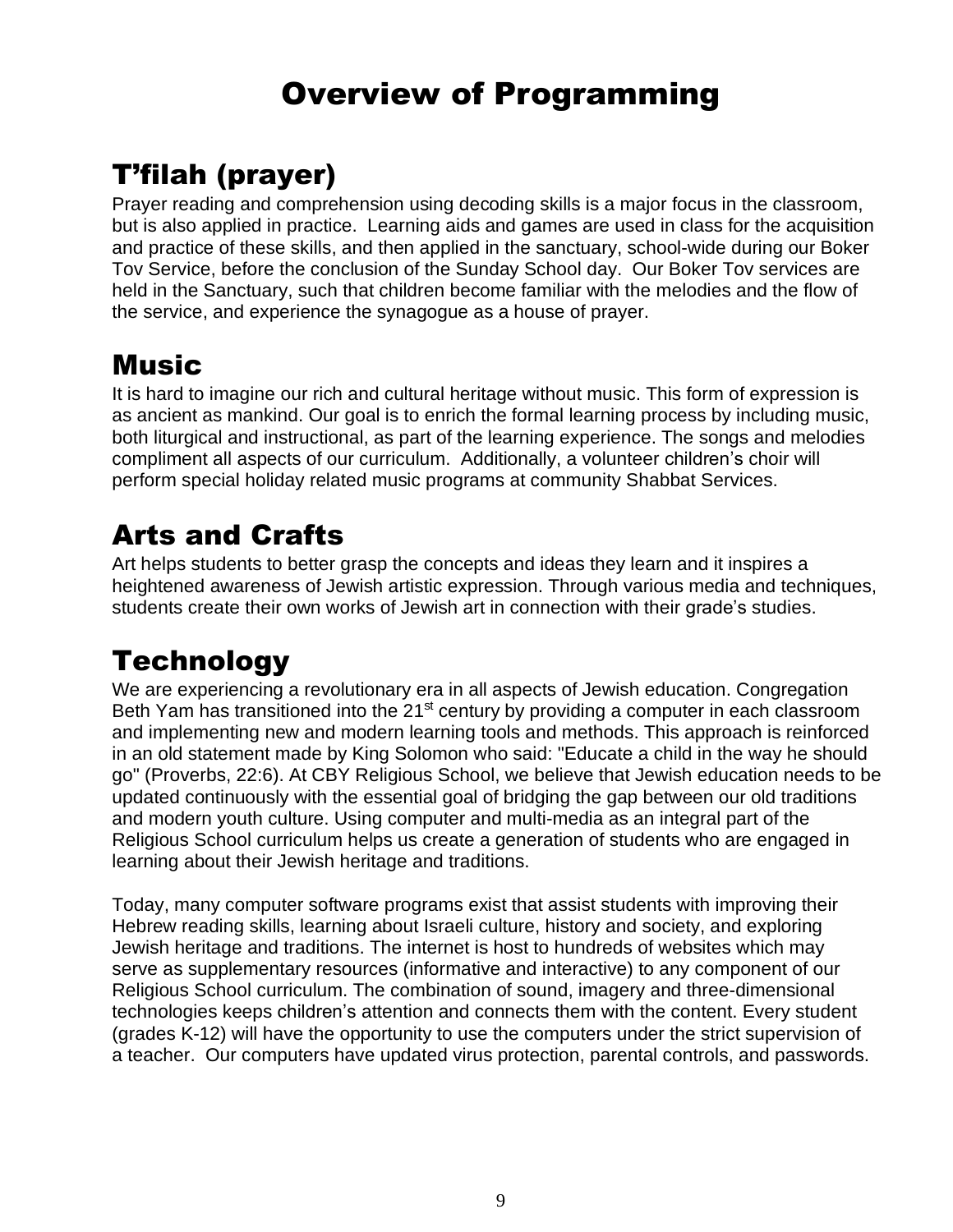

# **Teaching Hebrew by Ability Level**

**(For Students going into Bet, Gimel, or Dalet**)

**Every student will be assessed in Hebrew skills and assigned to one a group. Assessments will be completed individually over the course of the first few weeks of Sunday school.**

On Sunday mornings students will be "re-grouped" for a 45 minute Hebrew lesson at their ability level.

**GOAL**: By grouping students with similar capability into the same classroom, we will:

- Enable faculty to design focused, more effective lessons targeted to meet student needs
- Support all students to experience greater success, and higher self-esteem
- Facilitate a less-intimidating pathway for students that are new to Religious School
- Allow some students to accelerate/enrich their learning beyond minimum expectations

#### **The groupings are as follows:**

**Group 1**: entry level for students that are still working on letter recognition and pronunciation.

**Group 2:** for students that have mastered pronouncing syllables, and are working on reading familiar words from holiday vocabulary, as well as simple blessings and prayers.

**Group 3:** for students that have mastered reading basic familiar phrases, and are ready to study more complex liturgical readings, and develop some conversational Hebrew vocabulary. This includes pre Bnai Mitzvah preparation to develop fluency with the Shabbat Evening and Morning Services.

**Students must complete this level, before they are qualified to set a date for B'nai Mitzvah.**

**Religious Studies will be taught in classes based on secular grade level. Students in Kita Gan and Aleph classes WILL NOT be grouped for Hebrew lessons.**  (We recognize that our youngest classes need to remain as an intact, age-based learning community.)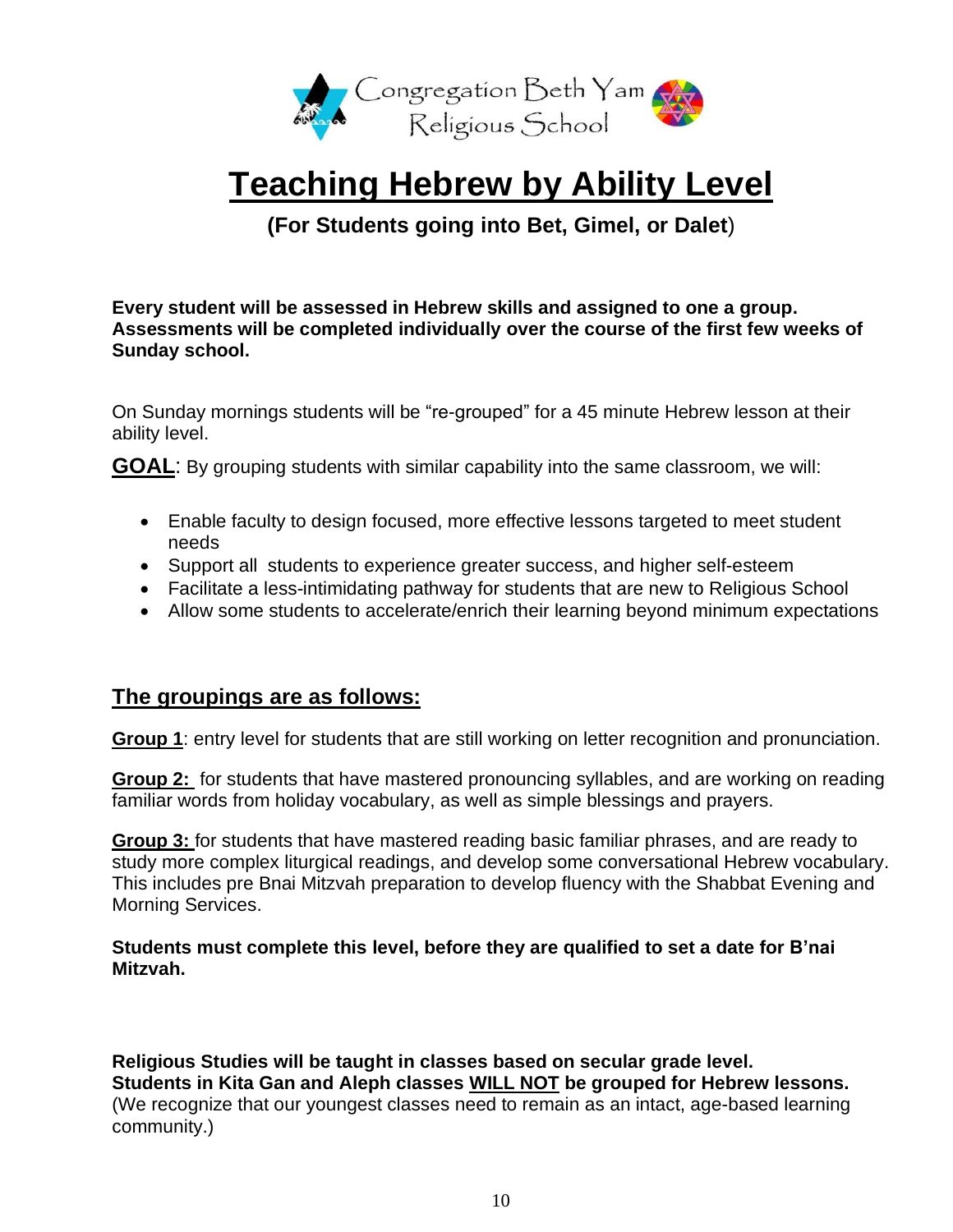# Important Information and Expectations for Parents and Students

While some of the information below pertains primarily to parents, we ask that you share all information for students with them, before the first day of Religious School.

**Attitude:** Students are expected to exhibit respect for the rights and dignity of fellow students, teachers, administrators and the synagogue building, for them in turn, to expect that their own rights and dignity will be respected. Students will be asked to sign a "Code of Conduct" statement acknowledging that they understand and accept responsibility for maintaining an appropriate attitude.

**Attendance:** Prompt and regular attendance and participation are key components for deriving the full benefit from Religious School, and insuring success for your children. However, if your child isn't feeling well, please do not send him or her to school where other children's health may be at risk.

Please have your children arrive promptly to be seated before class begins. If your child needs to leave early, you must come into the building and tell the teacher that you are taking the student. Please use restraint in determining what occasions necessitate early dismissal. If your child is going to be absent, please call or text the Director (516-816-0407) and she will inform the appropriate teacher. Please be in touch with your child's teacher in order for makeup work to be assigned. If there is going to be a long-term absence, please make arrangements with the teacher for a way that the student can catch up with the missed work. Please respect that when any child repeatedly misses classes, this poses a burden on not just that child, but on the teacher and the other students as well! The teacher is faced with having to decide whether to frustrate other students by re-teaching, or leave a gap in the understanding of that student. While we encourage students to ask questions, lack of understanding due to absence may need to go unaddressed.

**Boker Tov Service:** is Sunday morning from 11:15-12:00. Parents are expected to attend this service with their children. Please arrive by 11:10 and find your seat in the sanctuary. Students enter the sanctuary with their teachers and the service begins immediately. Your participation in this service supports your child's learning experience and provides you with additional information about what your children and learning and studying.

**Classroom Visits:** We are delighted to have you visit your student's class during the school year. However, to avoid unscheduled interruptions or other disruptions of the school routine, we require advance notification of a visit. To arrange such a visit, please call the school office to set up a specific time and date.

**Dismissal:** Our Religious School ends at noon on Sundays, after our Boker Tov Service. Hebrew School, for those enrolled, will end at 1:30pm. All students will be dismissed at the given time from the school entrance. Please bring your car around to the carpool line to pick up your child. Since safety is our first priority it is imperative that we see each child leaving, and that they leave with the appropriate adult. No child is ever allowed to walk through the driveway or the parking lot unattended. An adult will walk each child to the cars in the car pool line. If you are attending Boker Tov, you may pick up your child from the classroom, and walk them out yourself. Please do not take your child out without teacher acknowledgement!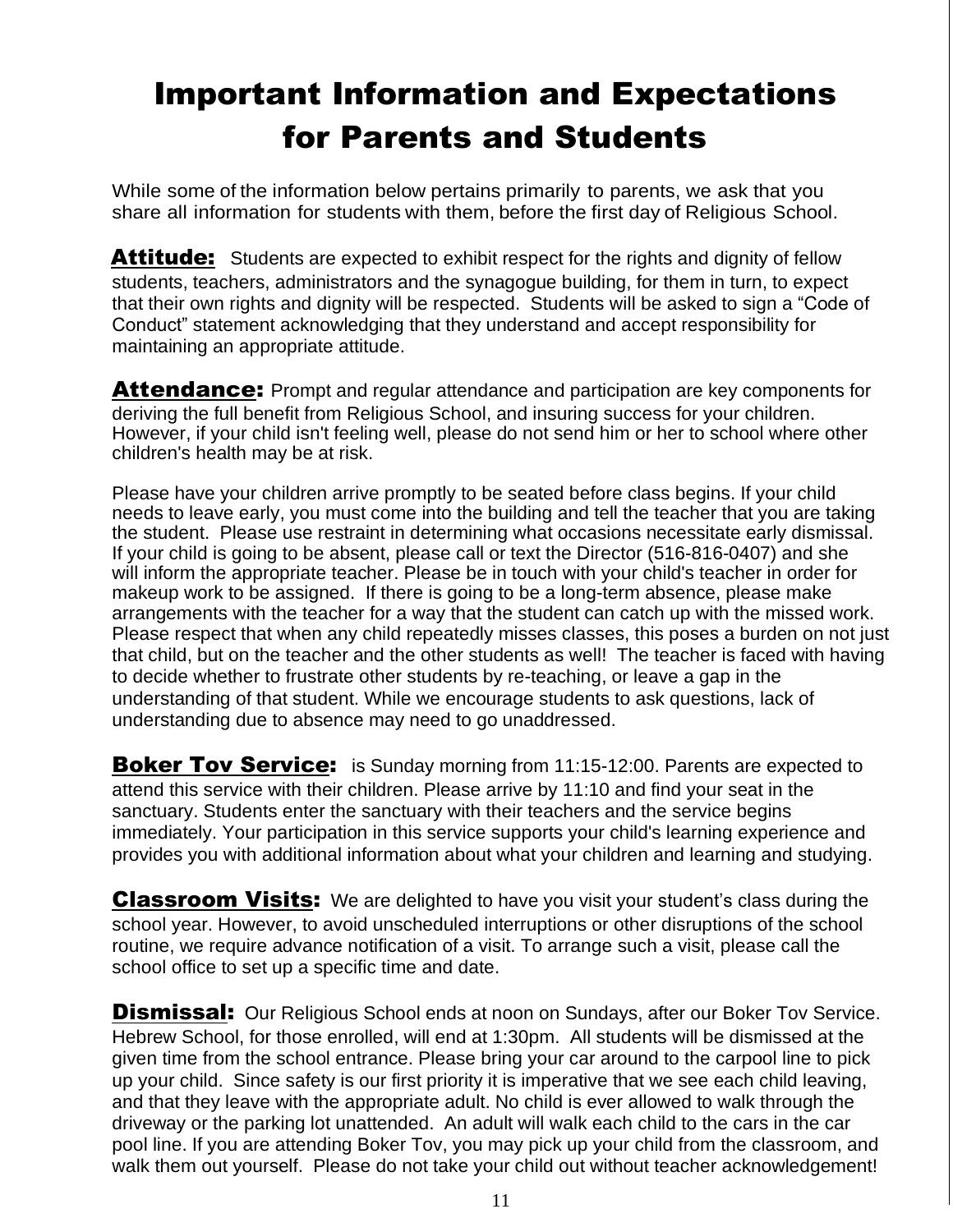**Discipline Procedure:** In the rare event that a student is unable to adhere to our expectations, the following steps will be taken:

- 1. The teacher will create an opportunity to speak quietly and privately to the student and record the inappropriate behavior.
- 2. If the problem reoccurs, the student will be escorted to the school office where the Director will speak to the student, focusing on what the appropriate behavior would be.
- 3. We would hope that steps 1and 2 will prevent any further incidents from occurring, however, should issues persist, the Director or the teacher will contact the child's parents to discuss the inappropriate behavior and any further action.
- 4. If the offense involves physical or emotional harm or injury to persons or property, parents will be called immediately to pick up their child and schedule a conference.

**Dress Code:** We believe that the way we dress expresses our community standards and our self-esteem. Our school values respect for the Temple and its religious ideals. Because we worship on Sunday morning, we advise students to dress appropriately. Torn clothing, clothes exposing the midriff, muscle shirts and short-shorts are not appropriate.

**Effort:** Because education can only be successful with an adequate amount of effort, participation in class activities and completion of all assignments are expected of each student. Should a student fail to comply, parents will be requested to meet with the child's teacher and Director to discuss the issue.

**Food and Snacks:** It has become our practice to provide snacks for the children; brain food to keep them engaged in the learning environment. Snacks are provided during a brief recess on Sunday mornings, The snack usually consists of fruit and crackers. If your child has special dietary needs, please make sure that the Director and your child's teacher are made aware. Parent volunteers are always appreciated to help provide, prepare, serve, and clean up from snacks. Hebrew School students are expected to pack a dairy "kosher style" lunch (no meat). They will have time to eat between classes.

**Illness/Injury:** Please inform the Director of any medical information which may affect your child(ren) during Religious school. Also, be sure that emergency contact information remains updated. Should a child become ill during Religious School, the parents will be contacted and asked to pick up the child. Medication such as Tylenol or aspirin will not be given under any circumstances. A first aid kit is available in the school office. In fairness to all, please keep your child at home if he/she has signs of cold or other illness (such as fever, headache, nausea, etc.)

Phones/Electronics: **Cell phones and other electronic devices MUST be turned off during class time.** They may only be used for emergency purposes unless otherwise instructed by a teacher or the Director. Should a student not adhere to this policy, the device will be handed to the teacher or the Director until dismissal.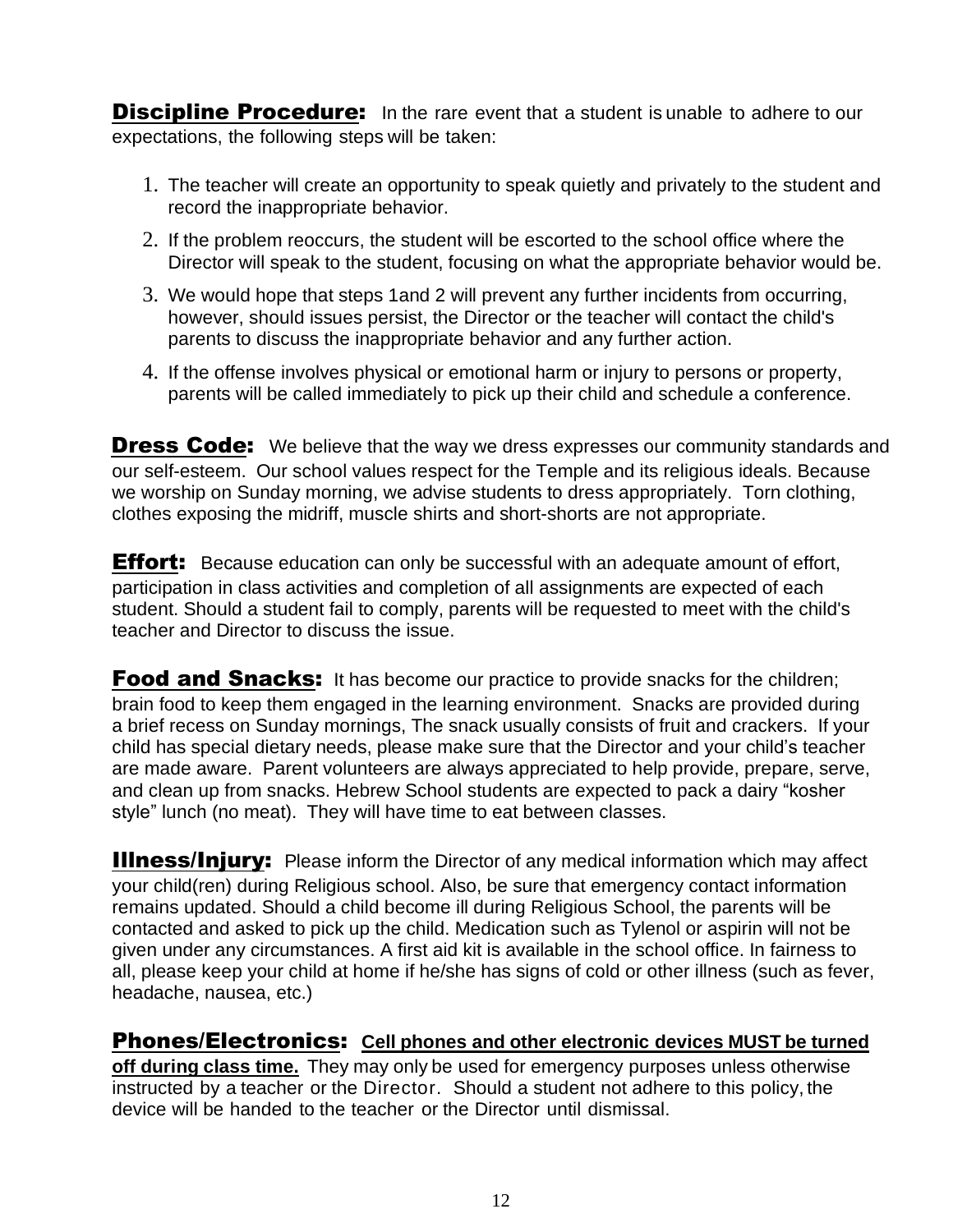**Practice:** We understand that students have demanding schedules in their daily lives. However, if the goals of a quality Jewish education are to be achieved practice becomes a necessary component. We suggest students practice 10 minutes each day at home! This can easily be accomplished with flashcards, computer activities, classroom activity sheets, and various other tools. Our goal is to provide our students with every available outlet for success and confidence and we believe practice is the key to this outcome.

Readiness for B'nai Mitzvah: At Beth Yam we believe that becoming a B'nai Mitzvah is more than just a performance to be memorized. It is not a rite-of-passage to be granted at age thirteen. Readiness to begin preparation to become a B'nai Mitzvah, is based on attitude and competency; not just on age! It is a commitment made by the child, not the parent, to embrace their Jewish identity and participate as an adult member of the Jewish community. The event does not mark the end of a child's Judaic studies, but rather a testament from the Rabbi and other synagogue leaders that this child is ready to begin their study as an adult, and to be counted among adults in the community. We encourage that this commitment not be made until after the child has invested sufficient time to learn Hebrew as well as Judaic ethics and culture to demonstrate that they understand the significance of this step.

A child will only be assigned a date and the associated Torah portion for that date once the Rabbi, the Hebrew School Teacher, and the Director have sufficient evidence to believe that they are mature enough, and capable enough to begin that level of study. It is the policy of the Rabbi and the Ritual Committee of Congregation Bet Yam that under no circumstances will a child, male or female, be assigned a B'nai mitzvah date that occurs prior to their 13<sup>th</sup> Hebrew Birthdate. A Hebrew-English calendar conversion tool is available on line at *[www.hebcal.com/converter](http://www.hebcal.com/converter)* .

**Special Needs:** In our ongoing effort to meet the needs of all the children and families who are part of our CBY community, we are continually expanding our educational program to accommodate the diverse learning needs of the congregation's children. If your child has any identified special needs, we ask that you inform the Director who will work with each family, in conjunction with our teachers, to determine the optimal learning path for your child.

**Tutoring:** Should your child require tutoring in order to maintain a grade-level placement or if your child missed enough classes to have fallen behind, we are fortunate to have members of our faculty and congregation who would be able to help. These tutors are paid directly by the family and fees do not process through the office. This situation relates only to the younger students and has no connection to Bar/Bat Mitzvah tutoring.

**Tzedakah:** Tzedakah (charitable giving) contributions are collected in each class every Sunday. The amount a child brings into the class is not important. It is important that the child know why donating money is important. We collect these contributions all year. At the end of the year, we spend a morning working on a Mitzvah Project chosen by the Director, Teachers and students, which involves donating our time and effort and dollars towards something for others less fortunate than us. The Tzedakah also helps to pay for supplies needed for the project. Children know that the project was a success because of their weekly contributions and hard work.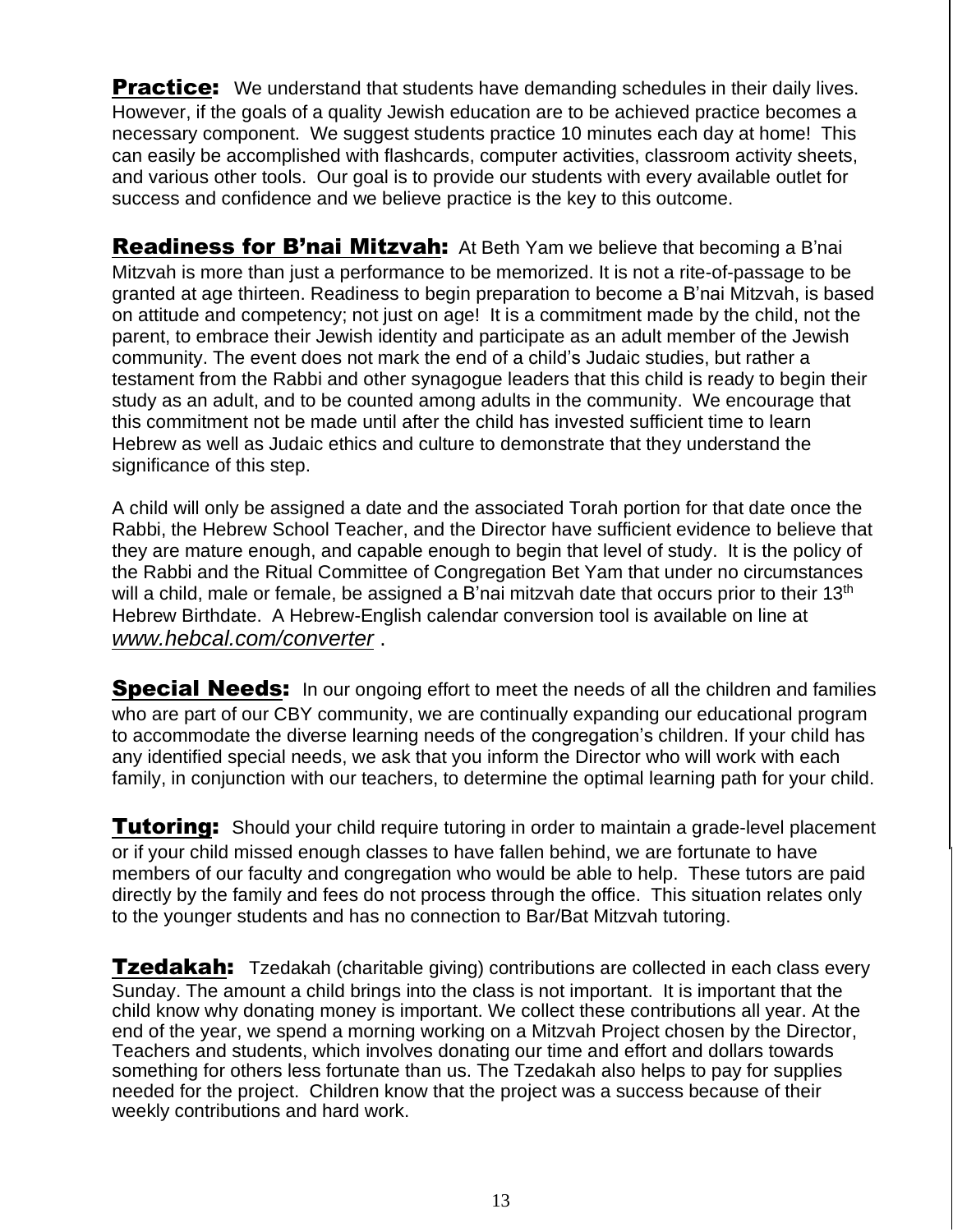### Other Information for Parents

**Religious School Fees:** Congregation Beth Yam views the education of its students as a sacred responsibility and a privilege of temple membership. As such, congregational funds generously reduce the school fees from the actual costs of educating our children. The tuition and activities fees for your child are nominal and will vary by class. We also offer discounts for siblings. Fees are calculated during the registration process, and payable online, or by sending a check to CBY. Please help us maintain the high quality of our children's education by submitting all school fees by the registration deadline, unless prior arrangements have been made with the CBY Treasurer.

Please note the following CBY Policy 8.1.10 Tuition - CBY is committed to offer Religious School education to all Jewish children whose parent(s) or immediate family are members of the congregation. It is CBY policy that no child will be turned away for financial hardship. Parent(s) or immediate family members should communicate directly with the CBY Treasurer for any financial considerations or alternate payment plans. The Religious School Director of Jewish Youth Education is neither able to make nor aware of any tuition adjustments.

For tuition requirements pertaining to students of non-members, refer to policy 8.1.1.b.

All student's parent(s) or immediate family members are required to pay tuition prior to the beginning of the school year or make written and signed payment arrangements with the Treasurer. Should a family not comply with such written arrangements, the student(s) will not be entitled to matriculate after the winter break.

For families of a bnai mitzvah student, your financial responsibilities include:

- 1. You must be a resident of affiliate member and current in financial obligations to Congregation Beth Yam
- 2. You must provide all of the necessary expenses to properly prepare your child for his/her Bat/Bat Mitzvah experience
	- a. Tutors
	- b. Materials
	- c. **Facility fee of \$300**: \$150 of the \$300 is due at the time your child begins their bnai mitzvah training and their date is set. The remaining \$150 is due 90 days before the event.

**Camp Scholarship Programs:** There is scholarship money available through the Bellet Fund and the Sisterhood of CBY. If you are interested in sending your child to a Reform Jewish Camp, please contact the Director who will guide you through the process. Because camps tend to fill many of their spaces by October, your attention to consider camp should be made as soon as possible after school begins. Scholarships are generally considered in November or December of the current school year.

Please note the following CBY Policy 8.1.11 - Camp and Other Scholarships – To be eligible for receiving a CBY scholarship to attend camps or other sponsored events, a student's Religious School financial obligations must be paid in full or written and signed tuition payment arrangements with the Treasurer must be in full compliance.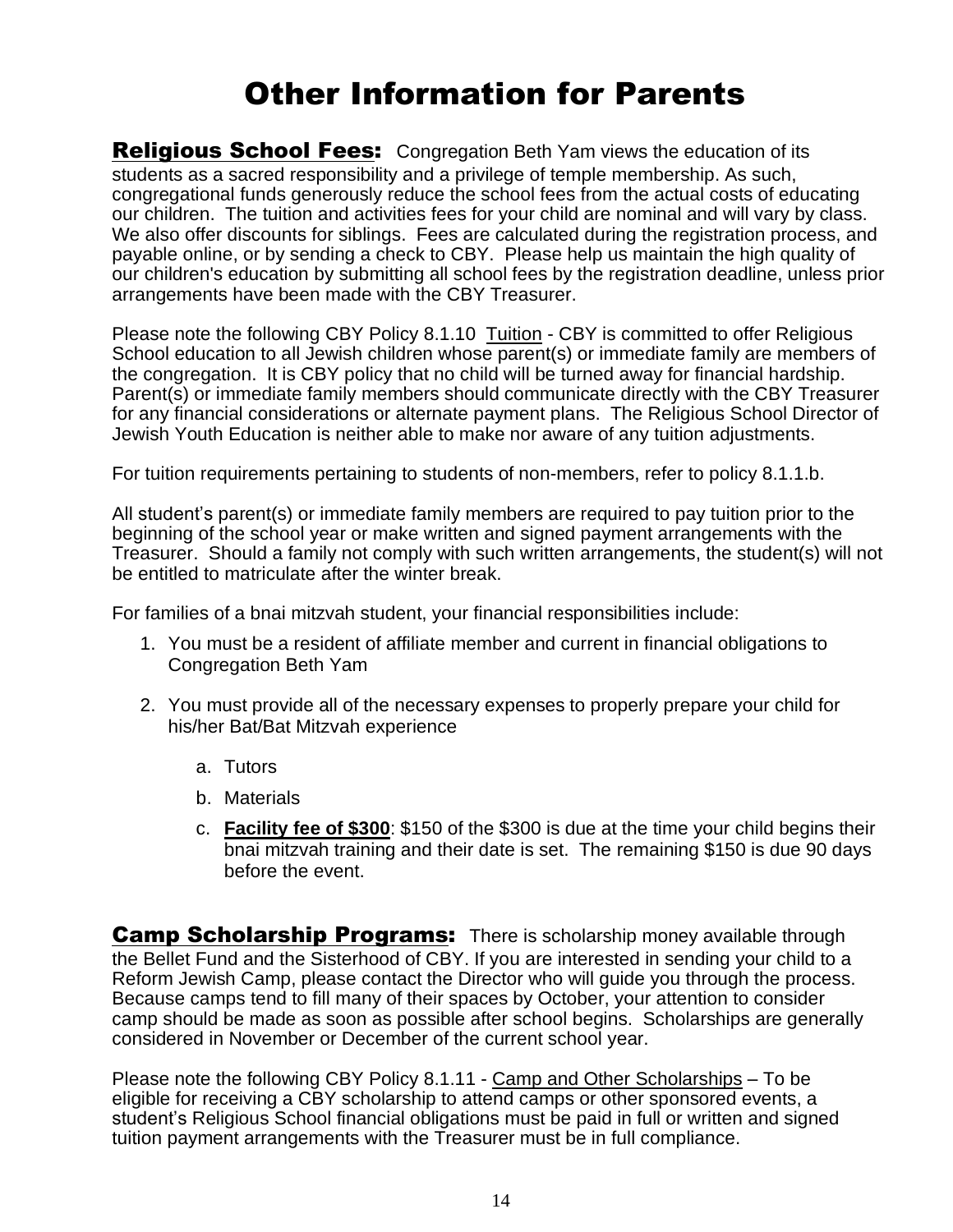**Communication:** School/Parent communication is a cornerstone of the learning experience. We strongly encourage you to communicate with the school faculty so that we can better serve our students. We use the following means to communicate with families:

- 1. School news and important updates are sent via e-mail and Facebook.
- 2. Occasionally letters from the Director, or a teacher will inform families of what will be studied as well as past and future special events, especially if these are optional, and require your permission to attend.
- 3. Throughout the year, there are many opportunities for parents to participate in the school's programs. You will be informed of these via email, phone, and Facebook.
- 4. Evaluations detailing your child's progress will be prepared twice per year. We set aside a morning in January for you to receive the mid-year evaluation and have a chat with the teacher.
- 5. Stopping teachers in the hallway immediately before or after classes or in the parking lot is not conducive for a meaningful dialogue. Teachers will be happy to set aside time to meet with you privately and discuss any issues or concerns you might have.
- 6. Handouts about school programs and events may be given to your child at dismissal.
- 7. Experience has shown us that some families would rather not be called and would rather have a text sent. This is another way we hope to communicate more frequently with our Religious School families. Please be sure that the Director is aware of your preferred means of communication.
- 8. Our Religious School Facebook page is restricted for parents and faculty only. Please contact us if you would like to be added to the access list.

#### *Important Policies/Changes of Policies that are Important to note for our families:*

Replacement of Policy 8.1.1 Eligibility

Amended by the Board of Directors: June 10, 2019

Replaces Policy 8.1.1 Eligibility Adopted on: March 13, 2017

Policy:

1. Eligibility

a. Members - In accordance with Reform Jewish tradition, a child of either a Jewish

mother or a Jewish father who is raised in the Jewish faith is considered to be

Jewish. The Congregation Beth Yam Religious School is designed for the training of Jewish youth. Children of member families have the right to receive their

Jewish education in this school, subject to the discretion of the Rabbi and the

Religious School Director of Jewish Youth Education.

Special family circumstances to override the above reside with the Rabbi and the

Director of Jewish Youth Education.

b. Non-Members - Religious School is open to non-members' children, up to but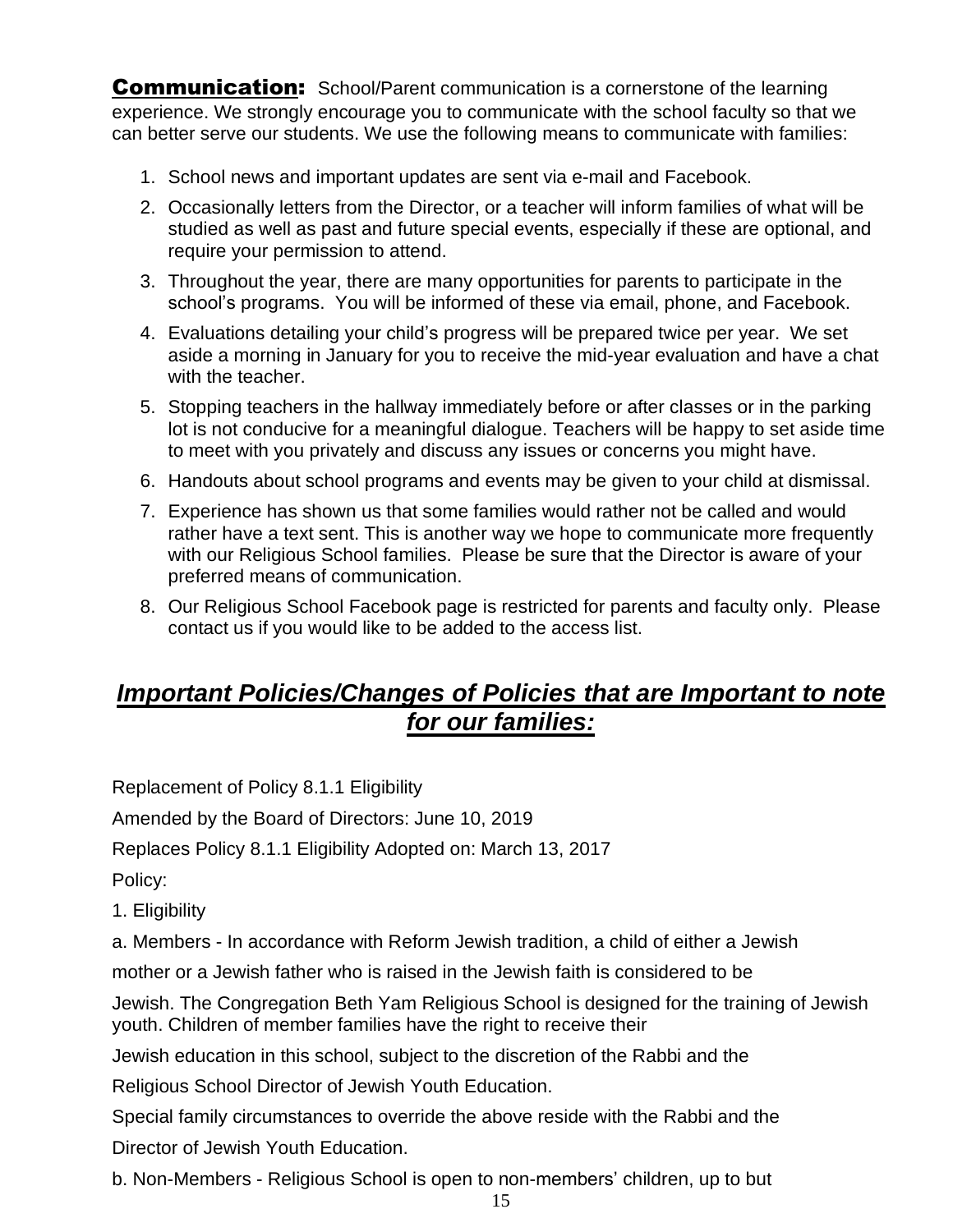not including, Gimel Class at the actual cost of educating the child in the appropriate grade. (Currently, the tuition of members' children is supplemented from CBY operational funds.) At the point of entering Gimel Class, in order for the child to continue in Religious School, the parent(s) will need to join CBY as full members. In the event that there are multiple children in the family with one or more in grades below Gimel and one or more in grades Gimel or above, all the children may attend Religious School for one year with the family as nonmembers. If the parent(s) want to continue their children in Religious School, the parent(s) must join CBY with the rights and privileges of new members. The nonmember parent(s) will be able to attend all non High Holy Days services, High Holy Day Family services, and any other Religious School events sponsored by the Religious School Committee. If they wish to attend other High Holy Day Services, other than the High Holy Day Family Services, they will have to purchase tickets at the current non-member price.

Replacement of Policy 8.1.10 Tuition

Amended by the Board of Directors: June 10, 2019

Replaces Policy 8.1.10 Tuition Adopted on: March 13, 2017

Policy:

10. Tuition - CBY is committed to offer Religious School education to all Jewish children whose parent(s) or immediate family are members of the congregation. It is CBY policy that no child will be turned away for financial hardship. Parent(s) or immediate family members should communicate directly with the CBY Treasurer for any financial considerations or alternate payment plans. The Religious School Director of Jewish Youth Education is neither able to make nor aware of any tuition adjustments.

All student's parent(s) or immediate family members are required to pay tuition prior to the beginning of the school year or make written and signed payment arrangements with the Treasurer. Should a family not comply with such written arrangements; the student(s) will not be entitled to matriculate after the winter break.

For tuition requirements pertaining to students of non-members, refer to Policy 8.1.1.b. All students' parent(s) are required to pay tuition prior to the beginning of the school year or make written and signed payment arrangements with the Treasurer. Should a family not comply with such written arrangements; the student(s) will not be entitled to matriculate after the winter break.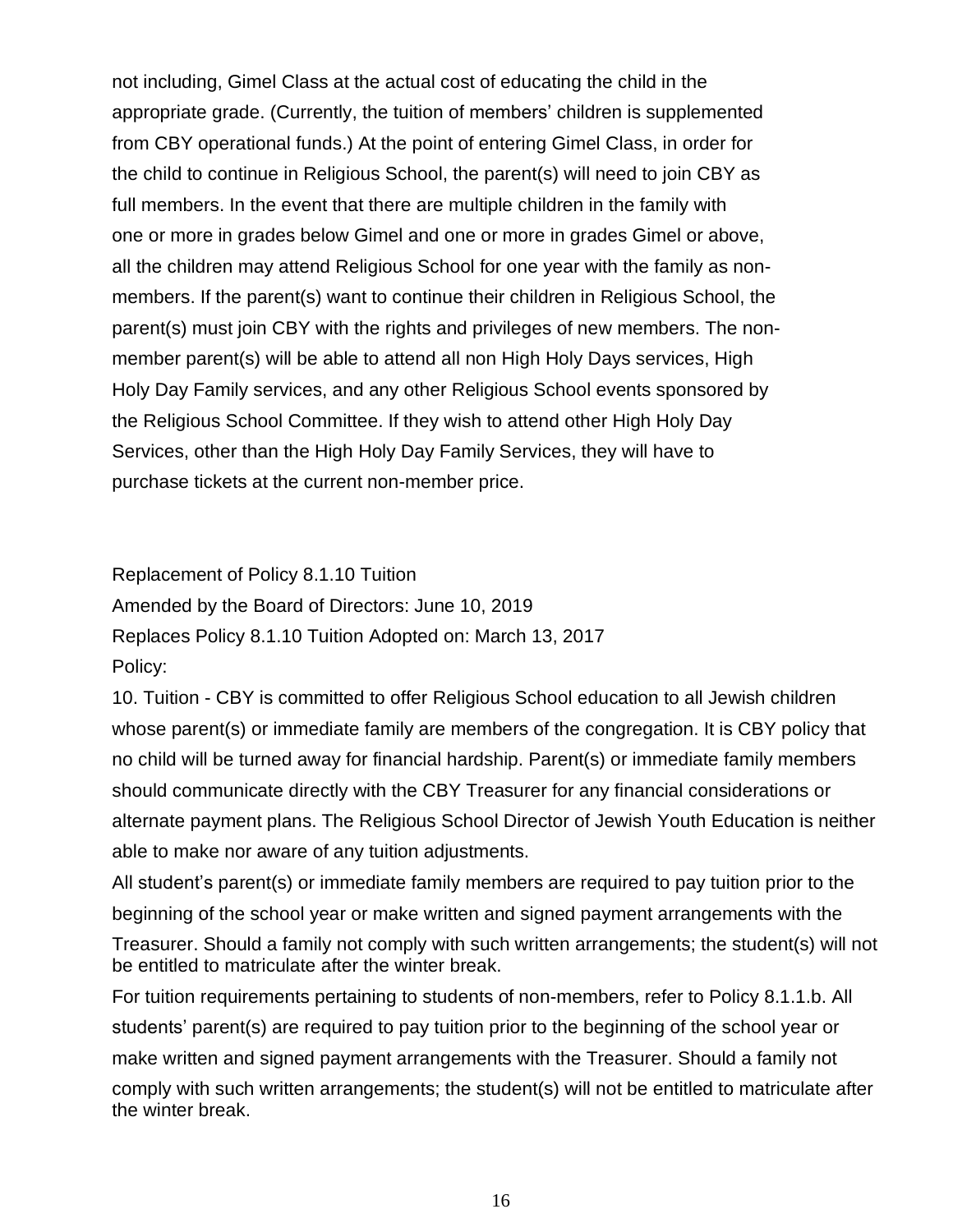Replacement of Policy 4.4 B'nai Mitzvah Preparation Fee Policy 4.4 B'nai Mitzvah Preparation Fee Adopted by the Board of Directors: May 11, 2020 Replaces Policy Adopted on: March 13, 2017 Policy:

A B'nai Mitzvah fee will be assessed to each B'nai Mitzvah student of school age (see Policy 4.5.1.e and f). Payment of this fee can be made in two parts: 50 percent at the time the event is scheduled and the remaining 50 percent 90 days prior to the event. This information will be included in the date confirmation letter to be sent to the family. The fee covers:

1. Books, including a Mishkan T'Filah, for each family and student which will be used in their respective classes. These classes are expected to educate B'nai Mitzvah students and make the total experience more meaningful for everyone.

2. Sanctuary usage.

Replacement of Policy 4.5.1.e Member B'nai Mitzvah

Policy 4.5.1.e Member B'nai Mitzvah

Adopted by Board of Directors: May 11, 2020

Replaces Policy adopted on: March 13, 2017

Policy:

e. Member B'nai Mitzvah: For each B'nai Mitzvah student of school age, the fee is \$300.00 which can be paid in two parts: 50 percent at the time the event is scheduled and the remaining 50 percent 90 days prior to the event. This information will be included in the date confirmation letter to be sent to the family (see Policy 4.4). Other building usage/Kitchen fees may apply.

Replacement of Policy 4.5.1.f Non-Member B'nai Mitzvah

Policy 4.5.1.f Non-Member B'nai Mitzvah

Adopted by Board of Directors: May 11, 2020

Replaces Policy adopted on: March 13, 2017

Policy:

f. Non-Member B'nai Mitzvah: For each B'nai Mitzvah student of school age, the fee is \$300.00 which can be paid in two parts: 50 percent at the time the event is scheduled and the remaining 50 percent 90 days prior to the event. This information will be included in the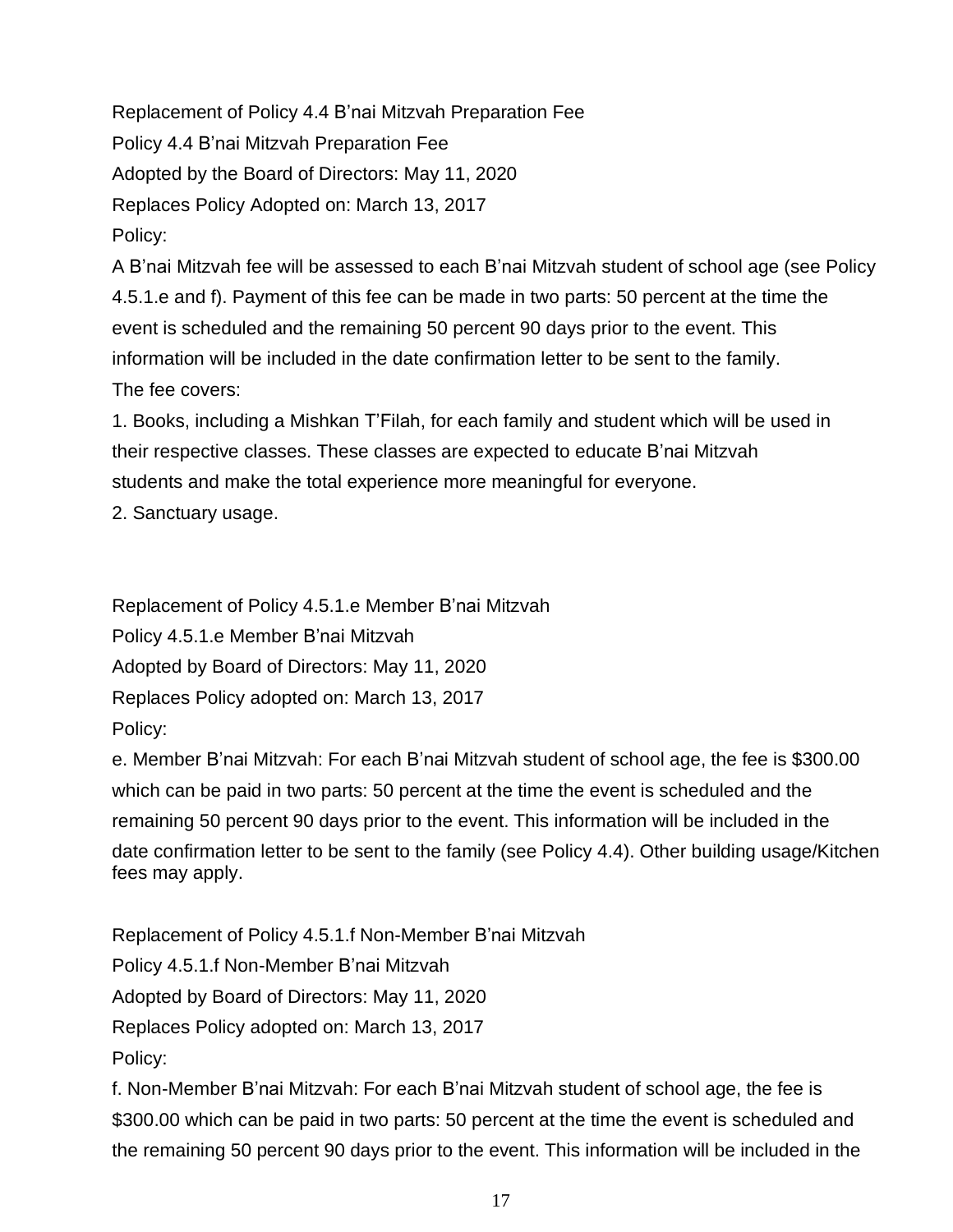date confirmation letter to be sent to the family (see Policy 4.4). Other building usage/Kitchen fees may apply. In addition, non-members must pay the equivalent of the current year's Affiliate Member dues.